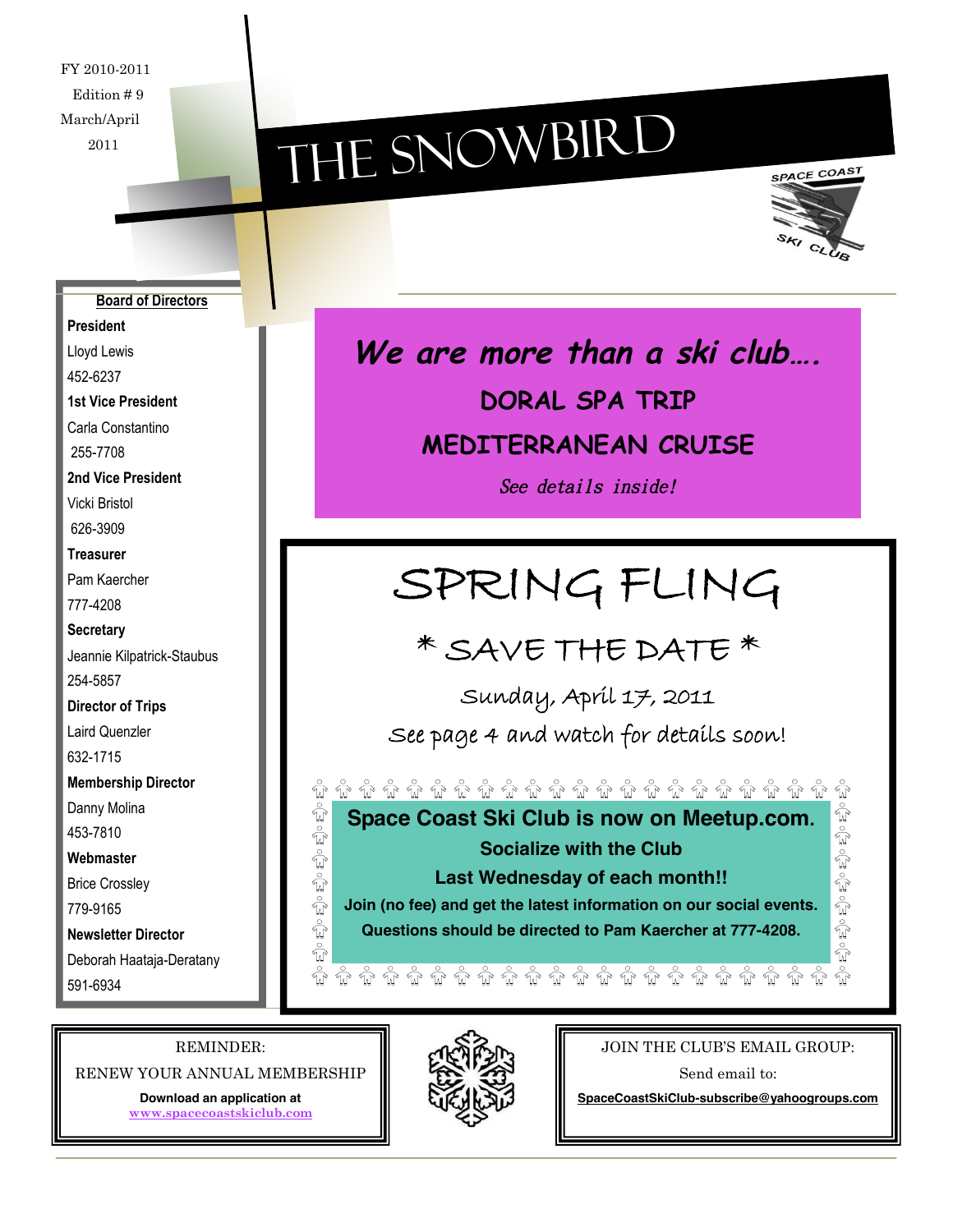## DORAL SPA TRIP July 14-17, 2011

### Ladies,

We've kept the PRICING THE SAME AS 2010! It's that time again to head to "The Spa At Doral" for a rejuvenation weekend!

#### Dates are: July 14, 15, 16 and 17 (Thursday through Sunday)

The Spa at Doral is a AAA 4-Diamond award-winning resort that has been newly renovated. From the moment you arrive, you will be surrounded by tropical flora, cascading waterfalls, and sparkling pools, all with an ambiance to soothe and calm you from head to toe.

#### Prices are as follows:

3 nights arriving Thursday, July 14, departing Sunday July 17 \$485 per person/double occupancy 2 nights arriving Friday, July 15, departing Sunday July 17 \$335 per person/double occupancy

Your spa escape includes: Garden View room, including taxes Full American breakfast buffet daily One select 50-minute spa treatment per person, per night's stay Advanced spa service appointments Daily use of the adult-only spa pools, sauna and main spa building Fitness center Welcome get-together

Spa treatment choices include: Doral massage, reflexology, shirodhara, mango body scrub, detox wrap, Doral custom facial, manicure and pedicure, Doral facial peel, and more.

Space is limited, so call soon. \$100 deposit is required to hold your reservation.

Contact: Pam Kaercher at (321) 777-4208 or plk@cfl.rr.com

We hope you will make immediate plans to 'go south' for the weekend to relax your mind, restore your body, and renew your spirit!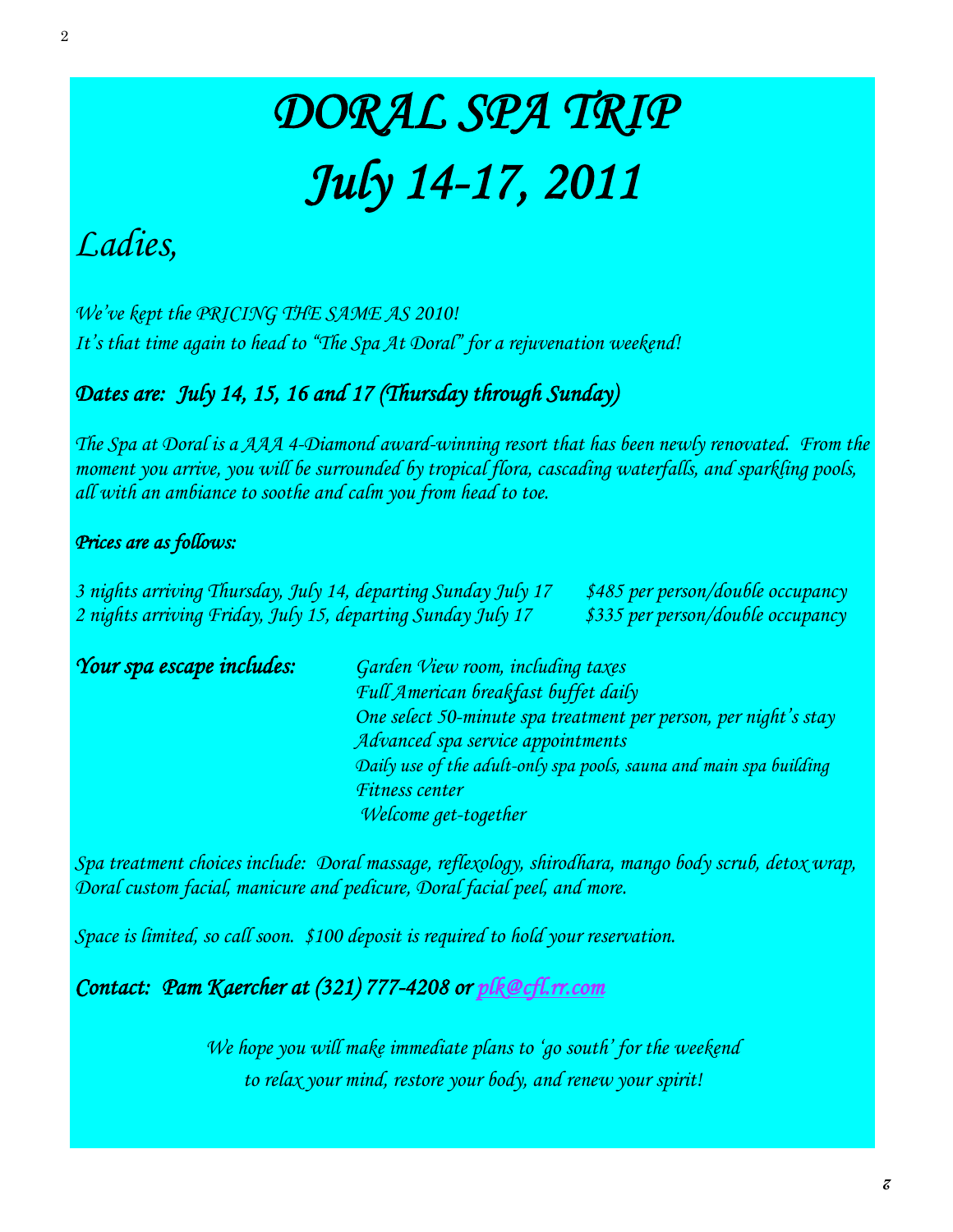### **Mediterranean Cruise October 6-18, 2011**

**2011 should be full of new adventures! The ports of call visited on this cruise are some of the most popular, must-see, destinations in Europe. We set sail from Barcelona, and our first stop is Monaco, home to the rich and famous. Our next stop is Livorno, where you can see the Leaning Tower of Pisa.** *You're just getting started!* **From here, we go where all roads lead, ROME. We continue to Naples and next Messina, Sicily. Two nights' stay in Barcelona upon return will bring this trip full circle. Included is a city tour. We have space for 8 more fun\* travelers to join us. Call us before we are sold out!**

S**even ports** of call spanning **Italy, Spain and France** will be visited. **Carnival Magic** will be the *newest ship on the planet* giving you a brand new cruise experience. Carnival Magic will have the latest design and technology known, offering a huge **WOW** factor.

The 11-night trip price is **\$2680 per person** (inside cabin). This **includes** pre- and post-trip party... **includes** airfare from Orlando or Melbourne to Barcelona... **includes** 2 nights in Barcelona...**includes** city tour...**includes** all transfers...**includes** taxes and fuel surcharges...**includes** port charges, **includes** the 9-night cruise which **includes** all meals and ship activities! What a deal...sign up now and be **included** with the fun bunch who are **'On Board'** for this thrilling trip!





Messini, Sicily Pompeii (Naples)

The link for more info and details is: http://spacecoastskiclub.com/2011Cruise.htm

Off Board Ship Coordinators: Clair Quenzler, (321) 632-1715, clairqski@aol.com 104 Riverside Drive, #401, Cocoa, FL 32922 and Carla Constantino, (321) 255-7708, calico@me.com 4173 Deerwood Trail, Melbourne, FL 32934

\* Strictly enforced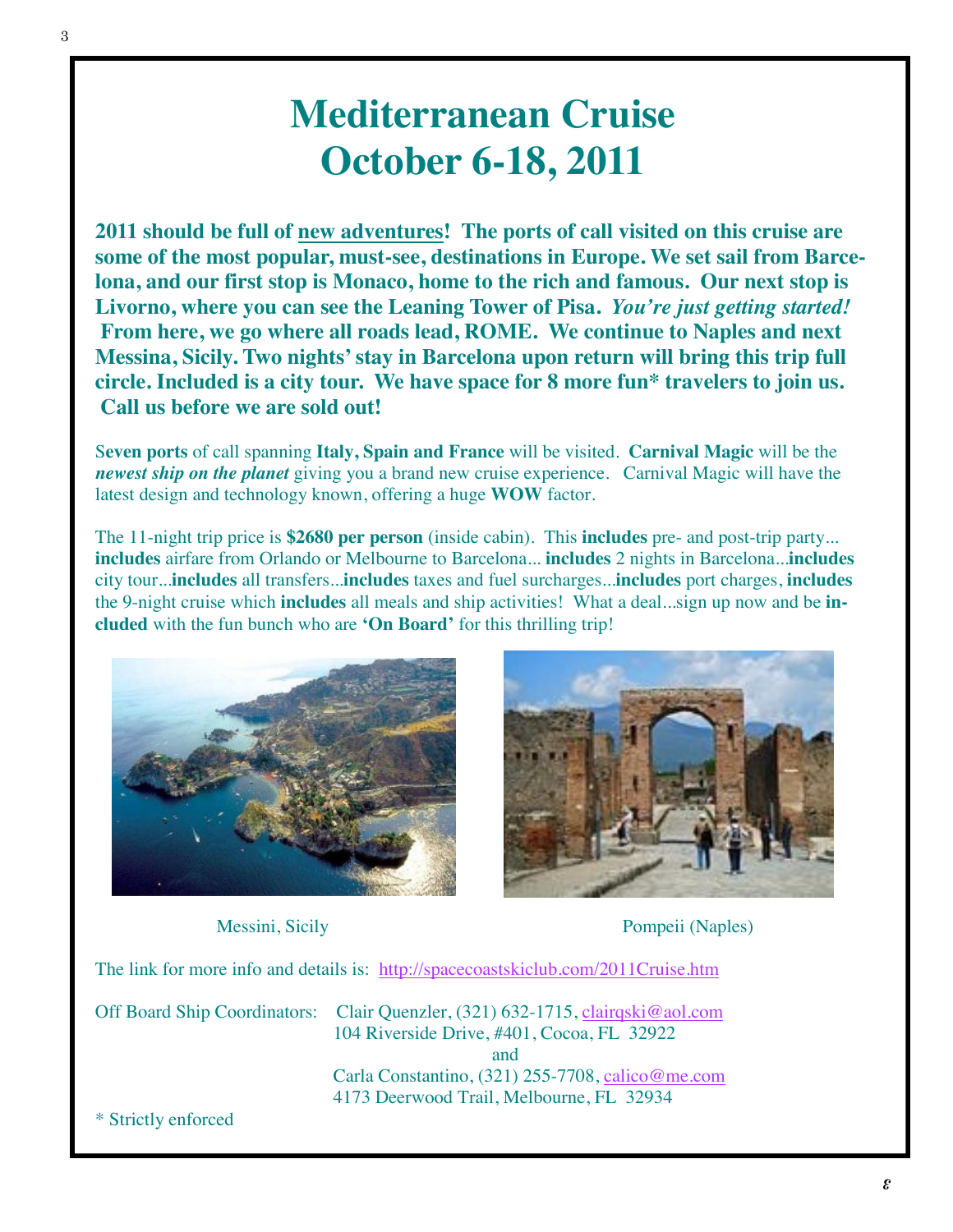## **SPRING FLING 2011**

### **CALLING ALL MEMBERS…. and PROSPECTIVE MEMBERS**

*Sunday, April 17, 2011….watch for details soon!*

*Join our Club for socializing, reminiscing about this year's ski trips, and enjoying food and drinks!*



*Be sure to check the website at www.SpaceCoastSkiClub.com for important information about the Spring Fling. Details and venue to be announced soon!*

*Members will receive electronic invitations via Evite and Yahoo.*

*If you need to update your email address with the Club, please contact our Membership Director, Danny Molina, at runtnvern@cfl.rr.com*

*Questions about the Spring Fling should be directed to Vicki Bristol at 321-626-3909.*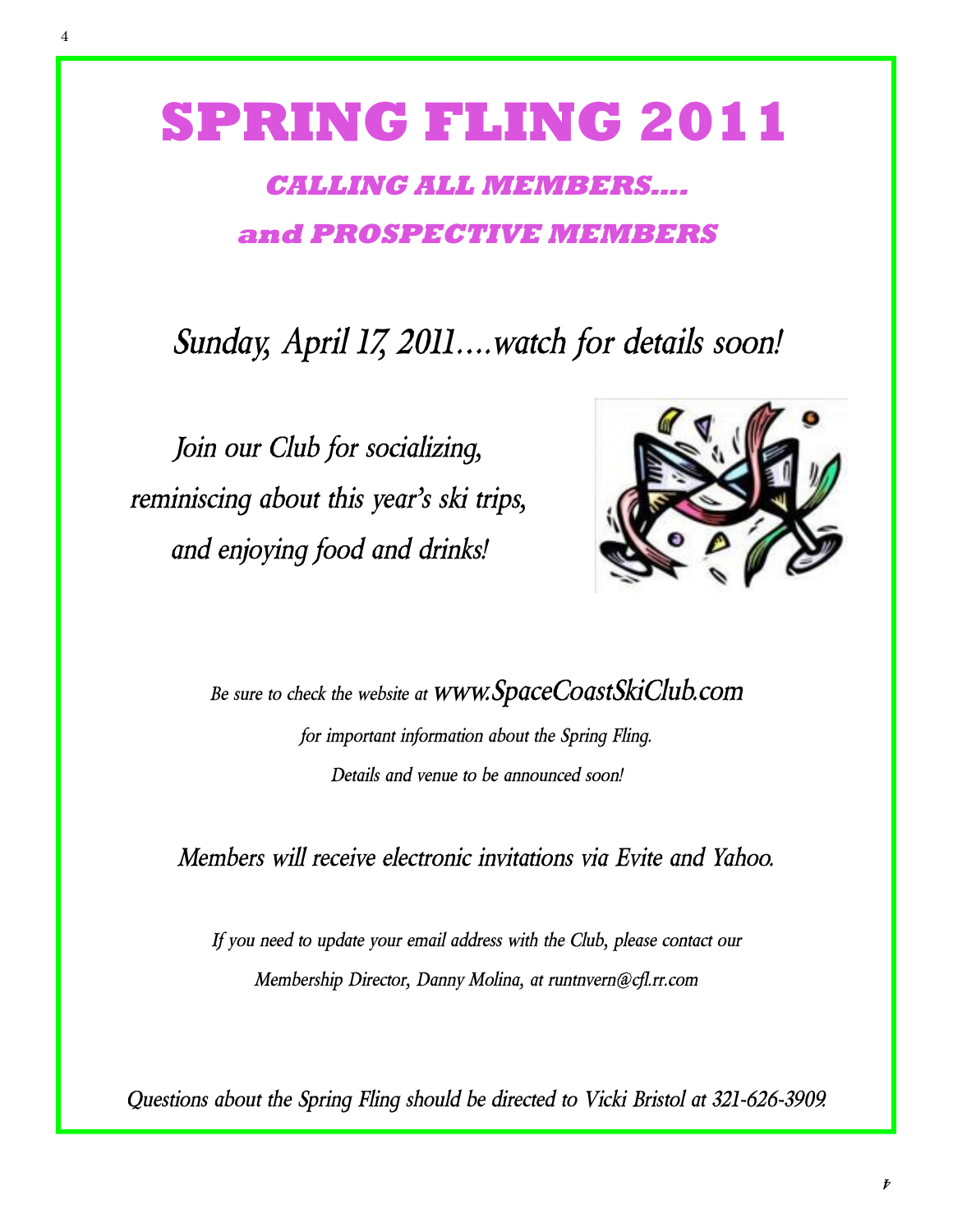#### **LOOK AT THE FUN WE HAD IN… Taos, New Mexico—January 8-15, 2011**



Linda and Bruce Alper joined us in Taos and even with just us four, we had plenty of fun. The Capitol Ski Club from Washington DC was at the Snakedance so we got to meet snow enthusiasts from a club outside Florida – they are a crazy bunch! Bruce and Linda took the renowned 'Ski Better Week' and both improved their skills on the slopes. Bruce especially was enlightened with the finesse of bump skiing. Kevin's ski instructor told him they were going to hike the ridge, something he had never done. Kevin was more concerned about the 'extreme' skiing than the trek to get there. As it turns out,

he saw new vistas and survived the hike and skiing just fine.

As for me, I ventured into snowboard lessons for the first time ever. Taos Snowboard School proved to be a step above other mountain ski/board lessons. All I heard from everyone is how much I would be falling and hurting while trying to learn this young person's sport! The instructor's goal was to keep me from falling so I would *not* be too hurt, sore, or worn out to continue.



We were victorious! I fell twice all week! I had my own personal instructor doing what I call the 'Snowboard Waltz' until he would let go of one hand and then finally, a solo pass. It took all week

but on the last day, I went down the bunny hill all by myself, slowly and cautiously but feeling like I might be able to do this someday. Taos made it possible for this mid-fifties age girl to learn how to snowboard. I call that success. And I'll be trying again because as every Snowboarder knows who has ever worn ski boots, the boarding footwear is positively delightful!



The four of us (Bruce, Linda, Kevin and myself) ended the week with a great dinner in the Hondo Restaurant prepared by Shane (the Chef). Joining us were Roger and Diane Mariani (Managers at Snakedance), Sydna (Group Sales Coordinator and Shane's wife), Kelly (Manager of Bumps), Chris Stagg (Taos Marketing Rep) and numerous bottles of fine wine like only Snakedance & Taos can do....perfect!!!

Here is hoping SNOW is in your near future,

Carla Constantino & Kevin Simmons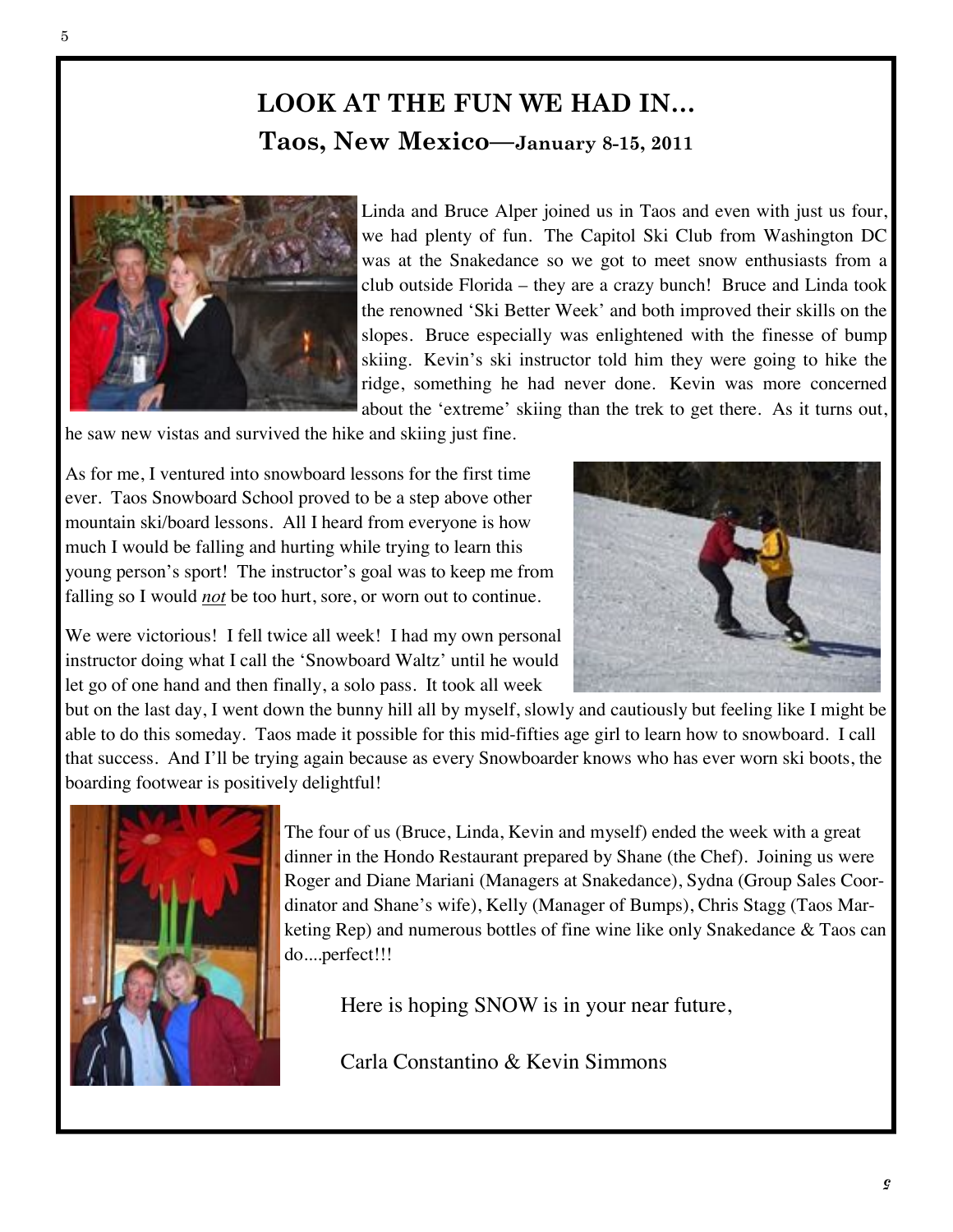6

#### **LOOK AT THE FUN WE HAD IN... Winter Park, Colorado—February 5 - 12, 2011**